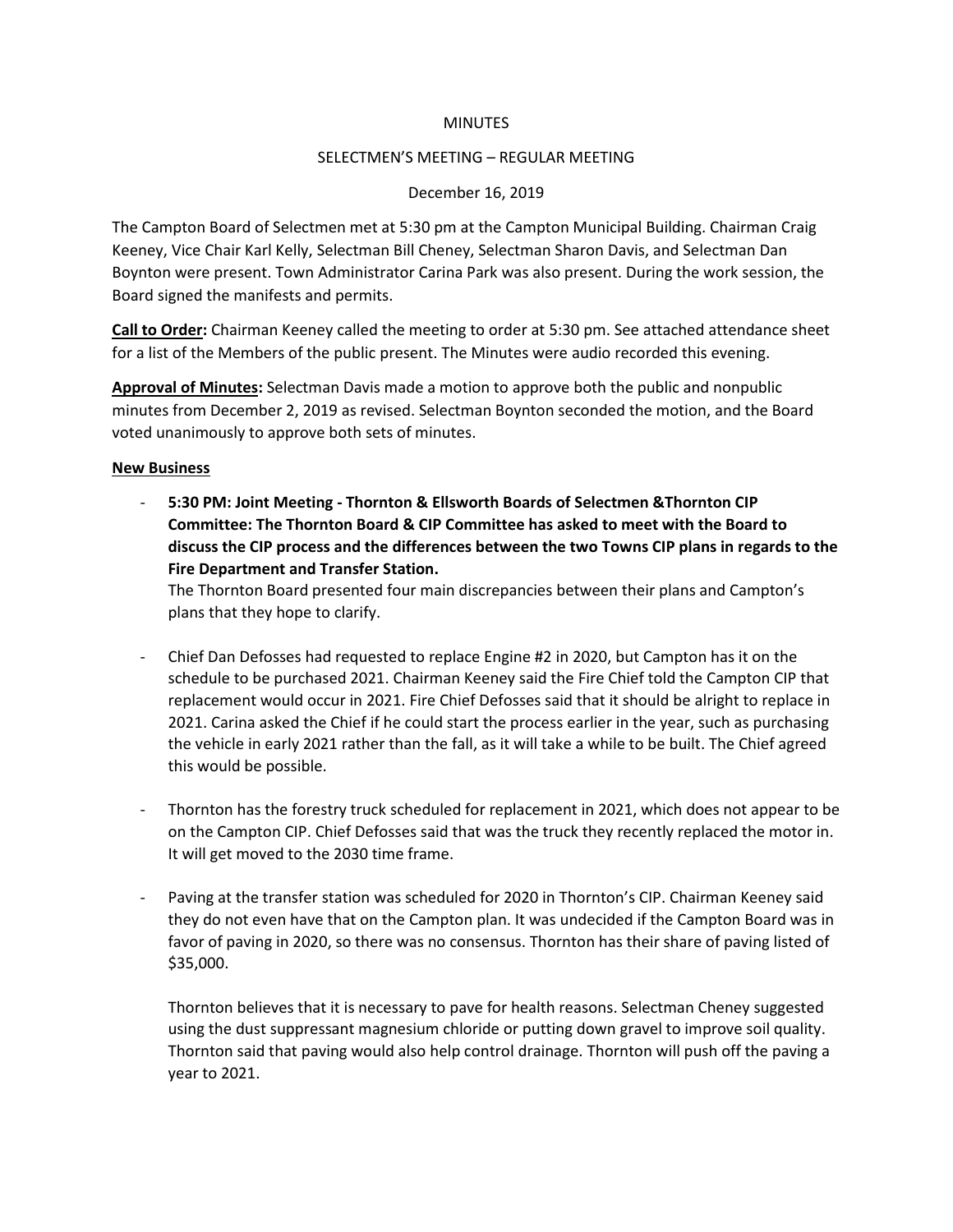There was a request for F350 Truck with plow for the transfer station for 2020. Kevin Maguire said that this truck would be used for plowing, hauling hazardous material, and pick-ups. It would cut use on the Thornton's town plow in half or more. They usually take hazardous material to Plymouth in the highway truck, but sometimes personal vehicles are used. They do not want employees transporting hazardous materials or fuel in their own vehicles as it is a huge liability, so they believe the truck is higher priority than paving.

Campton's percentage would be 64%, equaling \$19,200, which they would need to raise as they have depleted their transfer station capital reserve funds. Selectman Cheney said that he knows of a new F350 Truck with a plow for \$36,000, which would be cheaper than the used vehicle they are looking at. That would also then come with a warranty.

Thornton will explore their options.

They also brought a concern to Chief Defosses, wondering why both command vehicles are necessary (the pickup truck and the Tahoe). Chief Defosses said that when his guys go to training and there are too many to fit in the vehicle, they will take their own vehicles and get paid mileage. When he compares costs for his vehicles versus paying mileage, the cost of that unit in 2019 is \$8,300. The cost if he reimbursed people to go to class would be \$11,700. There would have been 6 to reimburse this year, and only a couple were in classes at the same time. The Fire Academy also has a strong stance on people not having gear in personal vehicles. They do not want people taking their own vehicles. If a guy is going to take his gear in his car, the Chief must write a letter stating we know the risks attached. Car 1 (utility vehicle) has gotten 100 calls this year so far. Car 2 did about 40 calls. We also take those smaller vehicles if there are windstorms.

# **Correspondence**

# **Chief Warn came in to discuss the unmarked cruiser.**

Selectman Cheney said citizens are asking why there is no lettering identifying the new cruiser as a police vehicle.

Chief Warn said that the old cruiser is the unmarked one, the one that he drives. The old one serves as an administrative vehicle. Selectman Cheney suggested putting some kind of mark on it so it is identifiable, but Chief Warn said he would advise against that as it would work against its versatility. He said that it is a normal practice to have unmarked cars, if needed.

# **Selectman Cheney made a motion to make the cruiser somewhat identifiable. Vice Chair Karl Kelly seconded the motion. Chairman Keeney, Selectman Boynton, and Selectman Davis voted against. The Board voted (2-3). The motion does not carry.**

Chief Warn also asked Carina, while the board allows 40 hours to be carried over; one employee cannot get all his time taken due to the loss of one of the department's employees, so he will have more than 40 hours. Chief Warn does not see any difficulties in letting him carry these over, but he would like to confer with the Board to make sure it is alright.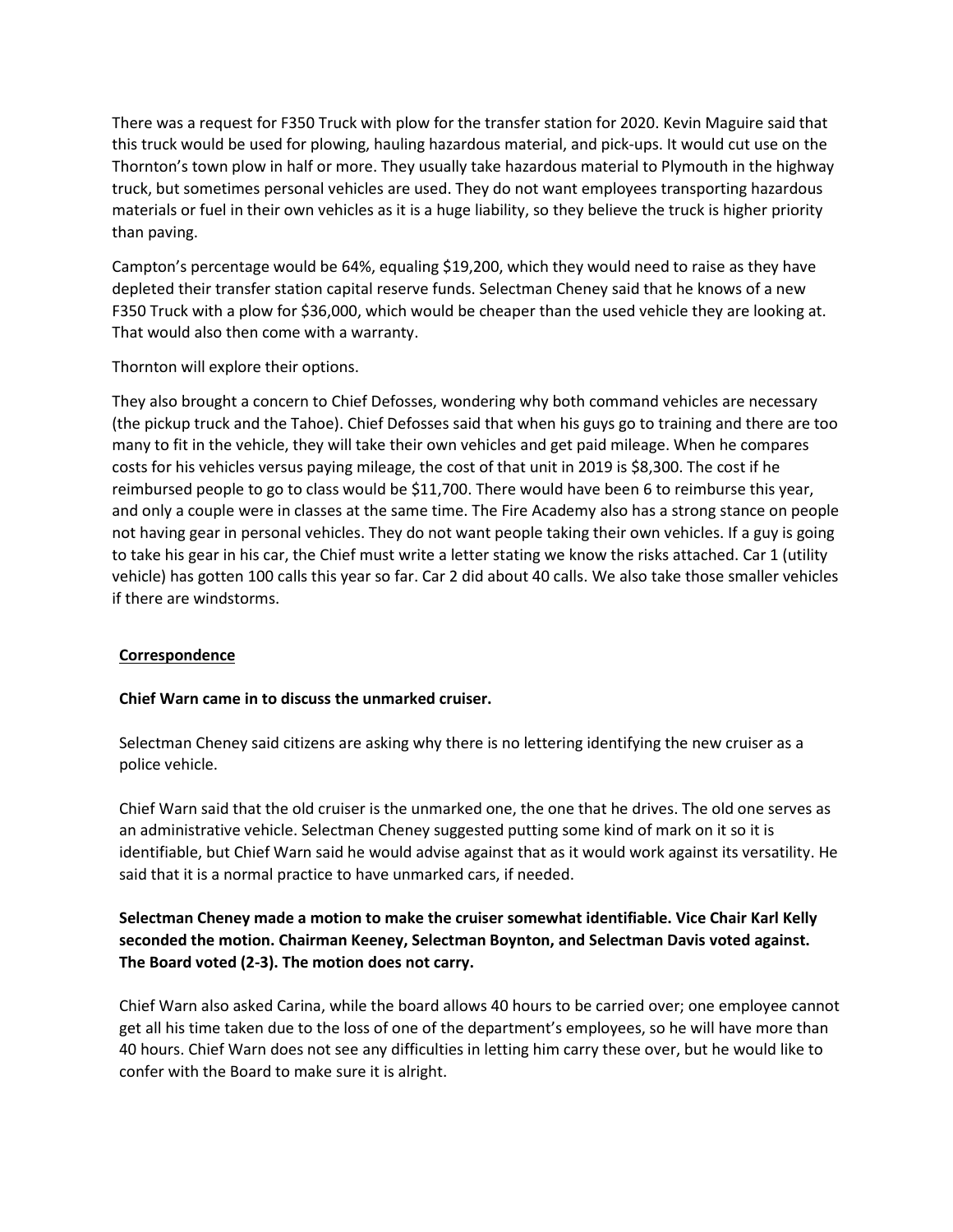Carina gave the Board draft bids for screened sand and gravel. The Board would like to go with the sand. Selectman Davis said she will review the draft bid before it gets sent out.

Carina also said that FEMA came in to review our latest project and she spoke to Paul Hatch, the Town's State FEMA representative. He talked about revising the grant application for the smaller generator, and said it will be denied if it is revised after it is approved. The Board agreed to go with what they have.

**Selectman Davis made a motion we go ahead with the generator grant as written and the lowest bidder. Vice Chair Kelly seconded. The Board voted all in favor and the motion carried.**

Selectman Cheney asked if they would like to include a sander for the F350 pickup for the Highway Department for \$4,682.

Carina said she will be on vacation for December 30 and there will be a new minutes taker present. Selectman Davis said she will help navigate that.

# **2020 Budget Workshop**

Carina reached out to the UNH  $T^2$  program in response to the road surface management. They now only work with regional planning commissions, so the Board would have to be a member of the North Country Council for them to get involved with the program. She will move forward and investigate independent vendors. They may still reach out to  $T^2$  at the same time to explore options.

The Board discussed whether they should move forward with purchasing a road counter. **Selectman Boynton recommended that Vice Chair Kelly and Carina work together to purchase a road counter with two lines. There was a consensus among Board members to go forward with the recommendation.**

Tara Bamford works as an independent contractor with North Country Council and lives locally. Corey Davenport, Administrative Assistant, got quotes to update the site plan regulations, subdivision regulations, and the applications for each of them, also the zoning ordinance. Carina had Corey send an email requesting the Board to encumber the funds from this year's budget. There is enough in this year's Planning Board budget to update the site plan regulations and the subdivision regulations. That comes in as roughly \$2,500. **Selectman Cheney made a motion to move forward with this. Vice Chair Kelly seconded the motion. All voted in favor and the motion carried.**

Corey would like to add money to the budget for next year to update the zoning ordinance. Carina believes they should add \$2-3,000 to his budget to cover that. Chairman Keeney suggested they cover that with some of the state money we will receive.

The Board asked Carina to look into the police special detail records of the last five years. (2018  $-$  \$6,000, 2017 – \$14,000, 2016 – \$14,000, 2015 – 11,000). As they have been spending in the \$15,000 range, they will keep that number at \$15,000.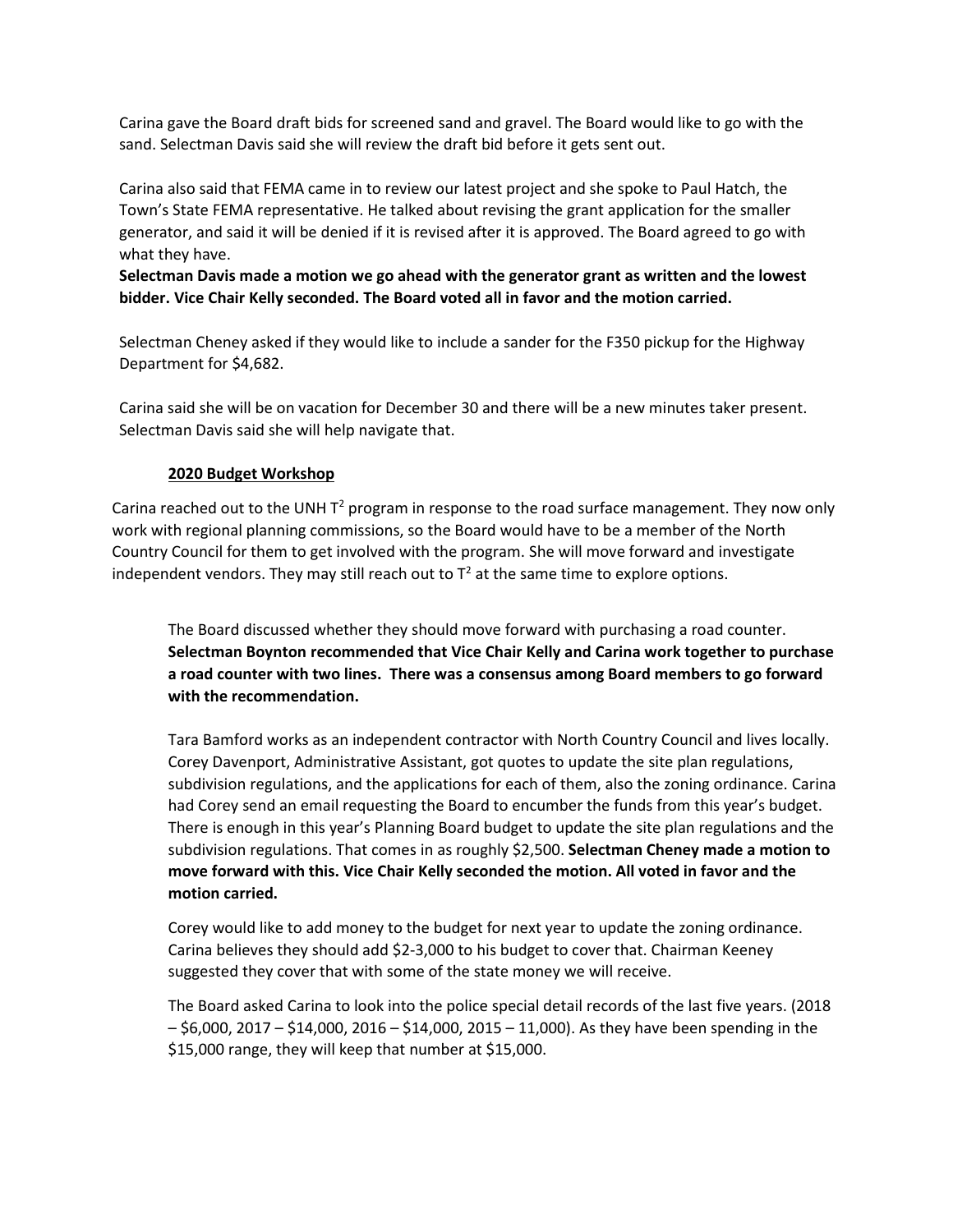The tax collector has a warrant article requesting \$4,500 for the town archives. She is hoping to expend \$5,400 on the archiving this year. The Board agreed \$3,000 should put in as there is a surplus in there already of \$3,700.

The Town's auditors corresponded about the NH state fees line. They advised that the budget does not have to include NH state fees as an expenditure. **Selectman Boynton made a motion to remove the line item. Selectman Davis seconded the motion. All voted in favor and the motion carries.** They will discuss this with the tax collector when she comes in to review her budget.

Carina said that technically, the Town is supposed to update the emergency operations management plan in the EMD budget line with Ellsworth. That total cost is \$12,000, and Campton's portion is \$6,000. It was decided to wait to do this as it is only a recommendation.

The Fire Department is requesting another eight weeks of twenty-four hour coverage in November and December. The Board is not comfortable granting all eight weeks at once. Selectman Boynton suggested maybe this could be more of a gradual increase, like a week a year. He would also like to see stats on the effectiveness on this 24-hour coverage so they are convinced it is an effective solution. He would like to see improvements in the daily operations as well. The Board decided not to approve the additional eight weeks requested in the 2020 budget.

Chief Warn is due to replace a cruiser and SUV this year. This year, he decided he could keep the SUV one more year. This year he would like to change the vehicle type, which would shift the \$46,000 to \$36,000.

Carina met with CCS, the IT company, and went over some projects not included in the total care package. One of them is the state router in the town clerk's office. They will be required to switch over to the new state router for \$1,390. It was decided to take the money out of the office technology fund. The antivirus cost is \$780and this will also come out of the office technology fund.

The Board discussed the Cemetery Trust funds and why the funds are not being used for perpetual care of the cemeteries. Selectman Davis said that is because there is a restriction on how much you can use to offset taxes, because not all cemetery plots receive perpetual care. Carina asked if there is any bookkeeping done on perpetual care records. How are they selling perpetual care and what is involved with that? Selectman Davis said she will look into this.

In the coming year, the Board decided to propose \$3,000 in stipends for various town committee members. Committee members will be paid \$100, and roles of responsibility such as chairman and the trustee's bookkeeper will receive \$150. These committees include Conservation Committee, Trustee of Trust Funds, Library Trustees, Planning Board and Zoning Board of Adjustment.

### **Non-Public Session in Accordance with RSA 91-A:3, II (a)**

**In Public Session Selectman Boynton made a motion to go into Non-Public Session under RSA 91-A: 3, II (a). Selectman Cheney seconded the motion and with a roll call vote: Chairman Keeney – aye, Vice**